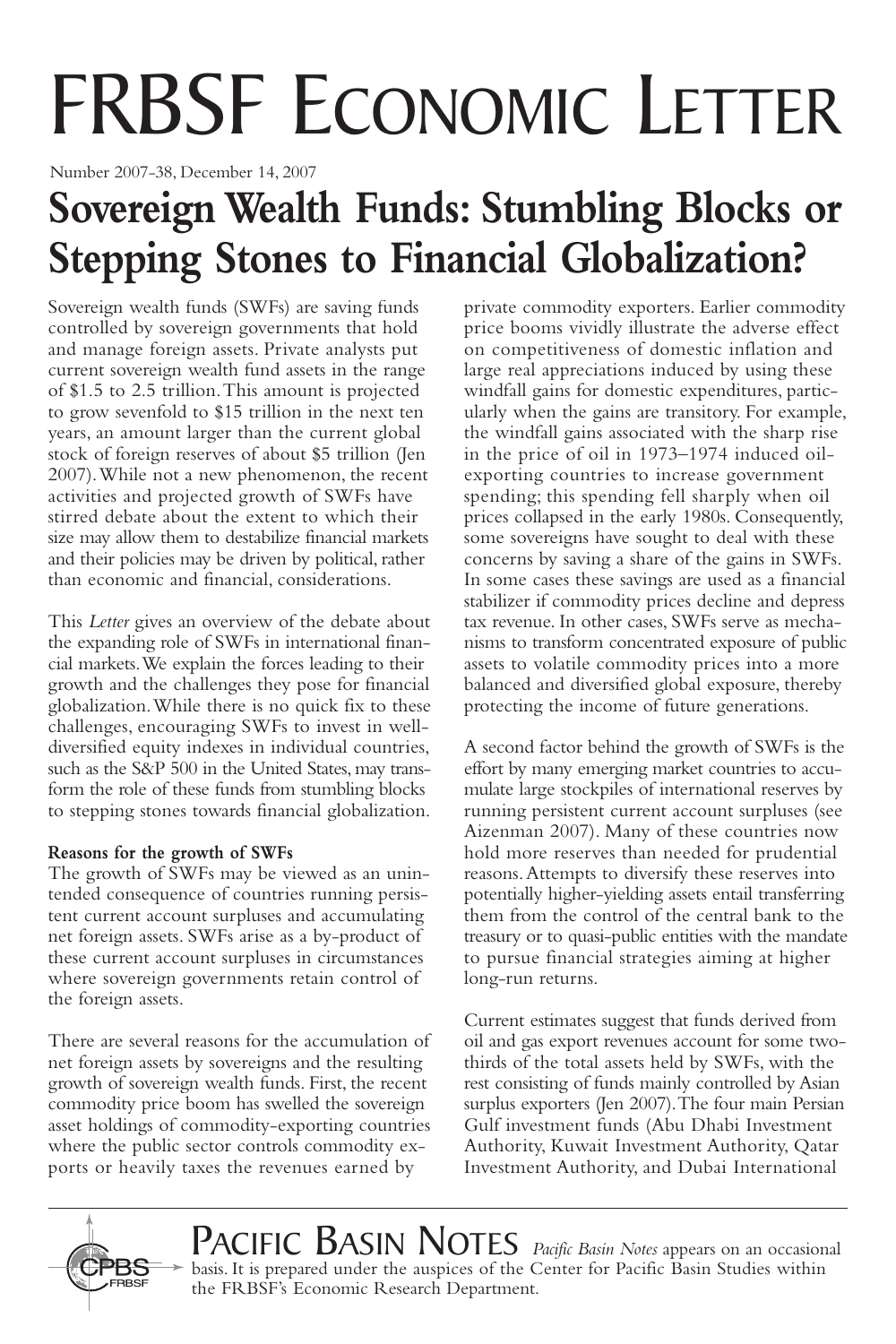Capital), launched in the 1970s, now have a combined asset value of over \$1 trillion. Norway's Government Pension Fund - Global (previously called the Petroleum Fund of Norway) was established in 1990 and now holds over \$300 billion. Russia's Oil Stability Fund, established in 2003, currently has over \$100 billion in assets. (All of Saudi Arabia's oil surplus funds are managed by the central bank together with its reserves.)

In Asia, Singapore's two government investment funds—the Government Investment Corporation (GIC) and Temasek—have combined assets of over \$200 billion.Korea's Korea Investment Corporation was launched in 2005 with \$20 billion in assets. China recently set up the China Investment Corporation with assets worth \$200 billion to manage more aggressively a portion of its over \$1.2 trillion in foreign reserves.

#### **Investment strategies**

Central banks generally invest their foreign exchange reserves conservatively in safe and marketable instruments that are readily available to monetary authorities to meet balance of payments needs. SWFs typically seek to diversify foreign exchange assets and earn a higher return by investing in a broader range of asset classes, including longer-term government bonds, agency and asset-backed securities, corporate bonds, equities, commodities, real estate, derivatives, and foreign direct investment. They have access to and frequently make use of professional private fund managers and consultants.

SWFs differ in their strategies for investing abroad. Unfortunately, not much is known about the activities of individual sovereign funds, since very few publish information about their assets, liabilities, or investment strategies.

The Norwegian Government Pension Fund, the most transparent large SWF, invests in a wide set of foreign industrial and emerging market securities, with significant portions under external management. It generally has not sought out management control of its investments, tending to have only small ownership shares in companies.

Singapore's GIC was set up in 1981 to manage the bulk of Singapore's foreign exchange reserves and operates along lines similar to most private investment management companies, investing government reserves across a range of asset classes and regions, including foreign equities, bonds, and property. The International Monetary Fund has urged the GIC to be more transparent by publishing broad details of its accounts, a suggestion that Singapore has yet to accept.

Temasek, the Singapore government's strategic investment arm, was established in 1974. It takes long-term stakes in local and foreign companies and tends to take a more activist approach to its investments.Temasek has released some information about its financial performance since 2004. But the available information has been confined to consolidated accounts that do not disclose flows between subsidiary investments and omits historical financial data before 2001.Other countries invest through intermediaries; for example,China's new SWF just bought a \$3 billion stake in Blackstone Group, a U.S. private equity firm.

#### **Implications and concerns**

By definition, the sum of all current accounts adds up to zero. Hence, the growing current account surpluses of commodity exporters and Asian countries are the mirror image of the growing current account deficits of other countries, primarily the U.S. in recent years. Short of aggressive and potentially destabilizing curtailment of current account deficits and surpluses, the challenges introduced by the growth of SWFs are here to stay.While some view these developments as the desirable outcome of deeper financial globalization, there have been growing concerns that the size of SWF portfolios may ultimately destabilize the global financial system.These concerns reflect the view that size matters and that sovereign management may be motivated by nationalistic considerations, deviating from conventional wealth maximization.

Apprehension about the size effect of funds is not new, reflecting the possibility that a large fund may use its market power strategically, potentially leading to greater financial instability, and occasionally benefiting large players.An example of these concerns is the alleged role of large private hedge funds in coordinating speculative attacks on the British pound and other currencies participating in the European exchange rate mechanism in the early 1990s.The extra dimension added by SWFs is the possibility that sovereign investors may use their strategic leverage for narrow nationalistic objectives (Summers 2007).The concern is that financial globalization has reached the point where the sheer size of foreign savings may distort sovereigns' incentives, shifting them from beneficial diversification toward zero-sum game policies.These may include supporting domestic "national champion" firms, buying controlling positions in foreign firms with proprietary knowledge, or increasing control of financial and tangible infrastructure abroad (telecommunication, energy, ports, etc.).

Such developments may also lead to the proliferation of capital controls and financial protectionism,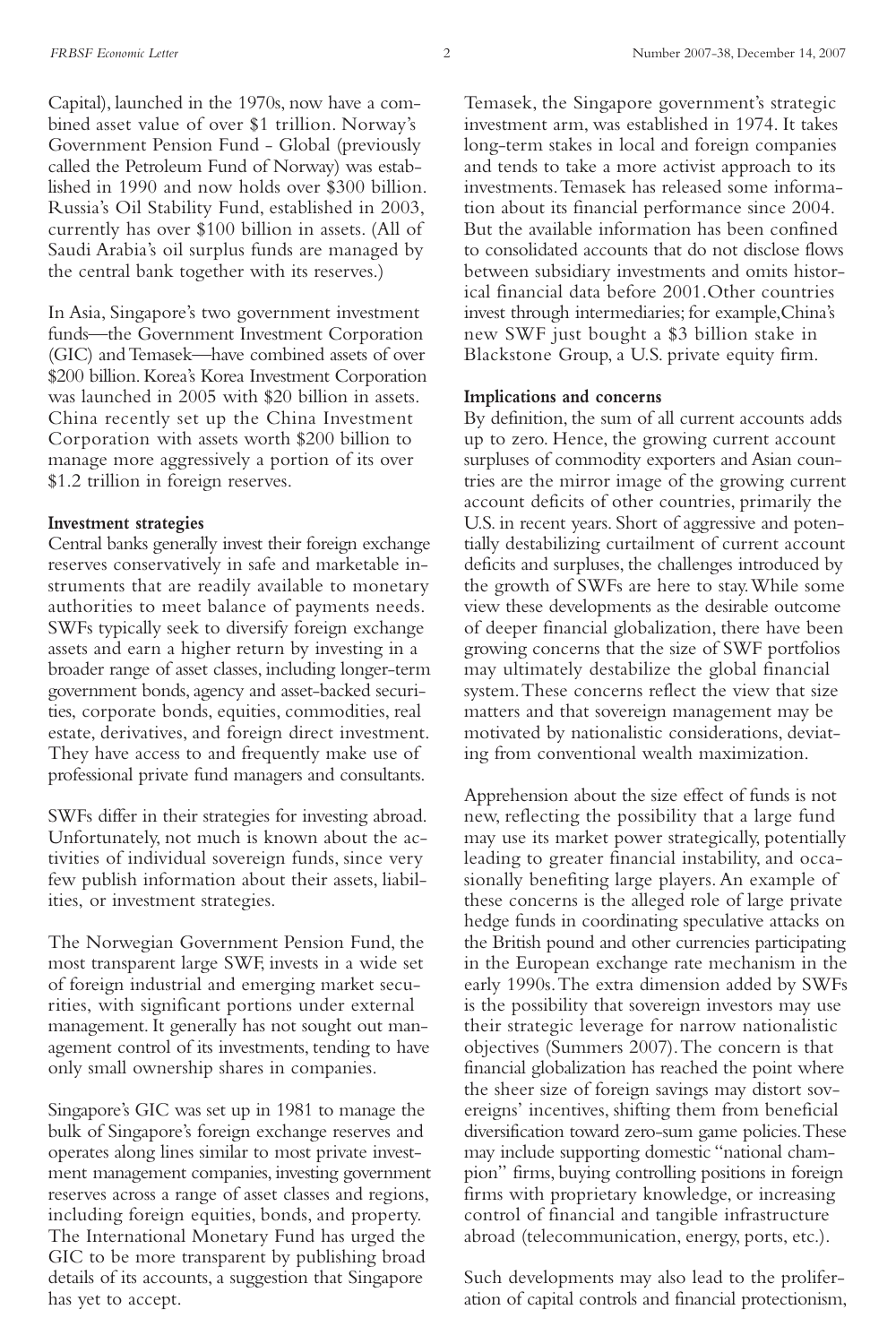ultimately risking international trade in goods and services.Already, globalization, despite its benefits, has raised sensitivities around the world. In particular, there is rising opposition in many countries to the control or major stakes that state-controlled SWFs are taking in foreign private companies.The adverse political reaction to efforts by China's stateowned oil enterprise CNOOC to acquire the U.S. oil firm Unocal in 2005 and by the United Arab Emirates' DP World to acquire several major U.S. ports are well known.The Abu Dhabi Investment Authority's recent \$7.5 billion investment in Citigroup prompted less concern, in part because of the Authority's assurances that it would not seek any control or active management. Emerging markets also at times have expressed sensitivity to certain investments by other emerging markets.Temasek's purchase of a controlling stake in theThai telecom firm Shin Corp. from the family of then-Prime Minister Thaksin Shinawatra in January 2006 sparked off a political crisis in Thailand.

As a result of these concerns, a range of policies have been proposed. Some observers call for imposing stringent transparency requirements on SWFs, well above the present requirements on private financial funds (Truman 2007). In this connection, the U.S.Treasury has suggested that the International Monetary Fund and World Bank play an oversight role to limit the systemic risks of unregulated SWFs, including the formulation of best practice guidelines.

Others have proposed greater scrutiny of foreign government entities seeking operational control of companies in which they invest, particularly if they choose to exercise the voting rights of their equity shares.Accordingly, some have advocated that SWFs should be allowed to invest only in nonvoting equity shares (Buiter 2007). In addition, some call for restricting SWFs' operations to reciprocal arrangements, where the ability of a country to buy foreign assets would be conditioned on granting similar access to foreign funds (*Economist* 2007).

Further insight into this issue is gained by noting that economic theory suggests that the diversification benefits associated with increased globalization can be obtained best by buying a share of a "global fund," composed of all the traded assets of all countries.This suggests that the expanding role of SWFs may be best accommodated by their purchasing shares of a fund composed of the indexes of all the countries forming the global financial system. Such diversification provides the best mechanism for eliminating idiosyncratic risks. Short of engaging in potentially destabilizing zero-sum speculation, large players approaching the size of SWFs should

not expect to get more than the gains associated with holding such wide "country funds."

Taking the insight provided by this benchmark seriously, a policy of encouraging SWFs to invest in well-diversified index instruments, such as the S&P 500,Wilshire 5000**,** Dow JonesWilshire Global Total Market Index, etc., has the advantage of providing a workable solution to challenges associated with SWFs.The requirement for stringent transparency tests of SWFs may be unrealistic, due to costly monitoring and collection of information. Channeling the activities of SWFs into widely diversified country funds offers diversification gains to investors, while minimizing the exposure of a given country to strategic "cherry picking," that is, selectively buying control in entities due to narrow nationalistic objectives. One may also view it as a stepping stone towards deeper global diversification, as it may encourage the proliferation of country indexes in countries that are interested in gaining from financial globalization. Such a policy could be implemented either with the guidance of international financial institutions or as the outcome of bilateral negotiations between SWFs and potential recipient countries.

**Joshua Aizenman Reuven Glick Visiting Scholar, FRBSF, Group Vice President and Professor, U.C. Santa Cruz**

#### **References**

*[URLs accessed December 2007.]*

- Aizenman, J. 2007."Large Hoarding of International Reserves and the Emerging Global Economic Architecture." NBER Working Paper 13277.
- Buiter,W. 2007."Taming Sovereign Wealth Funds in Two Easy Steps." Maverecon -Willem Buiter's Blog, July 24. http://maverecon.blogspot.com
- *Economist*. 2007."Fear of Foreigners."August 14 (online only). http://www.economist.com/business/ displaystory.cfm?story\_id=9641906
- Jen, S. 2007."How Big Could SovereignWealth Funds Be by 2015?" Morgan Stanley Perspectives, May 4. http://www.morganstanley.com/views/perspectives/ articles/5089.html
- Summers, L. 2007."Funds that Shake Capitalist Logic." *FinancialTimes*, July 29.

Truman, E. 2007."Sovereign Wealth Funds:The Need for Greater Transparency and Accountability." Peterson Institute for International Economics, Policy Brief PB07-6,August. http://www.iie.com/ publications/pb/pb07-6.pdf